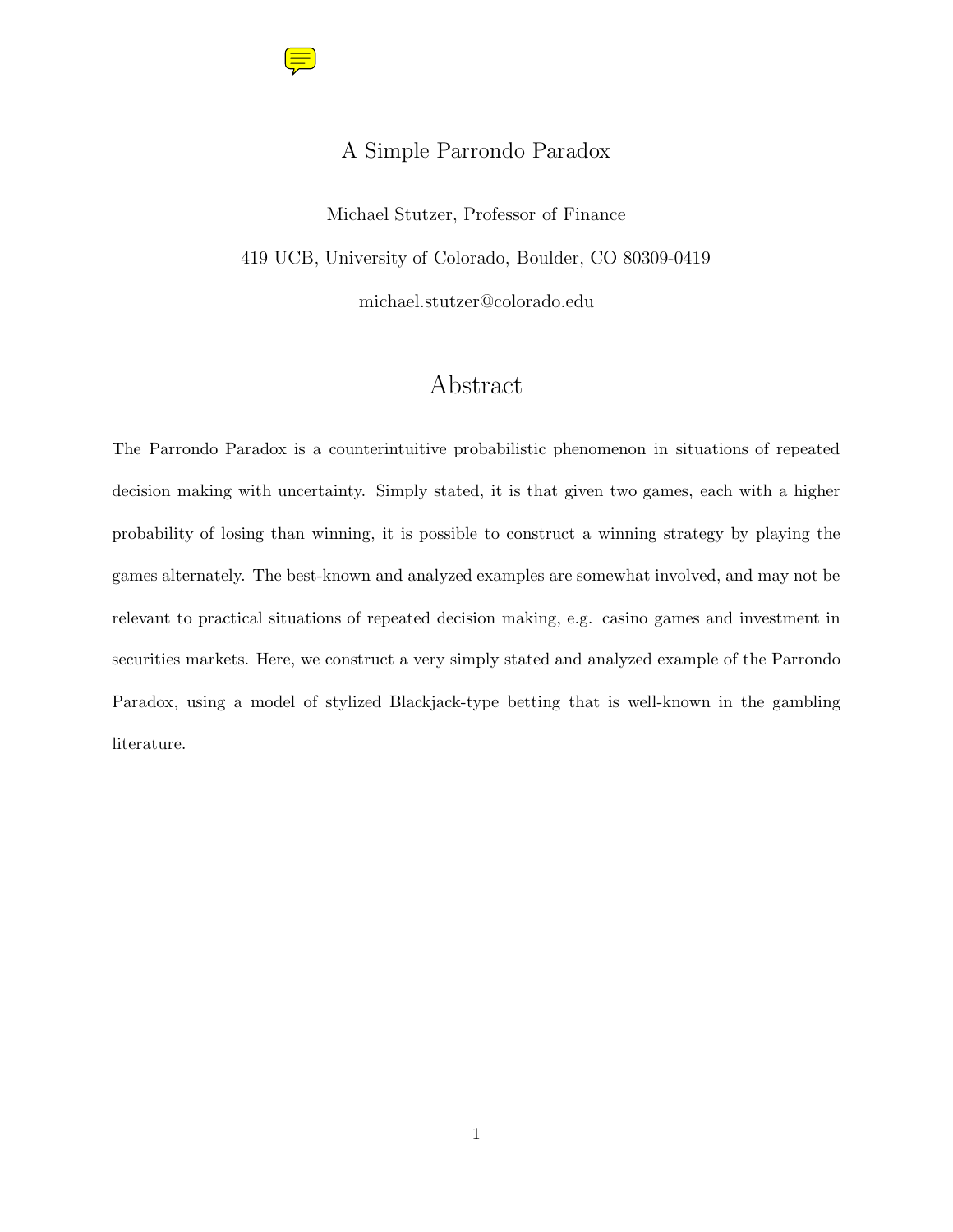### 1 Introduction

The Cambridge Dictionary online defines a paradox to be "a situation or statement which seems impossible or is difficult to understand because it contains two opposite facts or characteristics". Some well-known paradoxes are statistical phenomena. For example, Lindley's Paradox of statistical inference occurs when a classical test of the null hypothesis strongly rejects it, while a Bayesian posterior odds ratio highly favors it. [10] Of course, the phenomenon can be understood; it is just difficult to do so without further analysis. Another example is Parrondo's Paradox, posed as follows:

But can two losing gambling games be set up such that, when they are played one after the other, they becoming winning? The answer is yes. [5]

Key, Klosek, and Abbott [7] demonstrate this in situations where play switches from one simple game to another whenever the total fortune is divisible by an integer determined in advance. They generalize this to incorporate alternative switching rules, including the possibility of switching plays on the result of a coin toss. Di Crescenzo [2] develops a Parrondo Paradox in the reliability of chained components, by exploiting the fact that the product of mixtures of survival functions stochastically dominates the product of the component survival functions. Berresford and Rockett [1] contains a nice exposition of the earlier Parrondo Paradox examples, while Ethier and Lee [4] devise a framework for generalizing and analyzing the earlier examples. Here, we demonstrate that a Parrondo Paradox may arise in a simple model of Blackjack-type betting, which has been discussed by Ed Thorp [11], the famous inventor of card-counting Blackjack strategies. The required switching rules are also in accord with reality – they are the two most common ways of implementing the oft-advocated principle of diversification.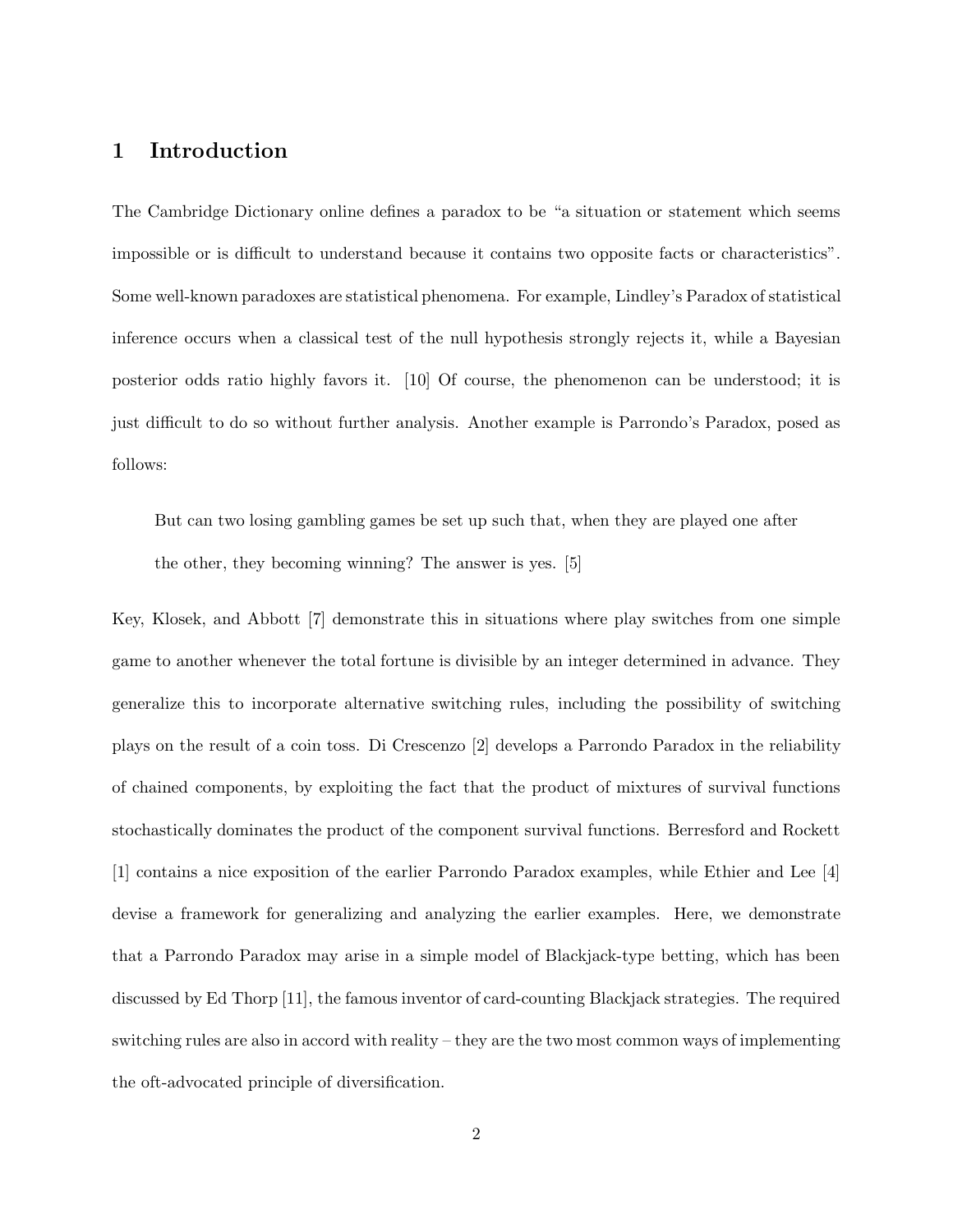# 2 "Blackjack"-type Betting

The popular stylized model of "Blackjack" betting, discussed by Thorp [11, chap.9], MacLean, et.al. [8, p. 1575-1577] and others is now described. The bettor chooses a constant fraction f of her table fortune to bet on each (Bernoulli) play, having a gross return per dollar invested equal to  $1 + f$  with probability  $\pi > 1/2$ , or  $1 - f$  with probability  $1 - \pi$ . It is assumed that the bet is favorable, i.e.  $\pi > 1/2$ , so the bet has a positive "edge"  $(2\pi - 1)$  and positive expected net return  $(2\pi - 1)f$  per play. Hence by what is popularly referred to as "Arrow's Theorem", any risk-averse (i.e. expected strictly concave utility of return) bettor will want to bet some fraction of fortune  $f > 0$ .

For example, suppose a person starts with  $F_0 = $10,000$  and chooses to bet  $f = 5\%$  on each play. So he bets  $10,000f = $500$  on the first play. If he wins, he will have  $10,000(1.05)$  = 10, 500 available for the next play. He then bets  $10,500f = 525$ . If he wins again, he will have  $10,500(1.05) = $11,025$ , but if he loses, he will have  $10,500(0.95) = 9975$ . These Bernoulli trials continue.

MacLean,et.al. (op.cit., p. 1576) report the well-known finding that successful "card counting" Blackjack strategy can result in a favorable edge, e.g. see Thorp (op.cit.), and that "an approximation that will provide us insight into the long-run behavior of a player's fortune is to simply assume that the game is a Bernoulli trial with a probability of success  $\pi = .51$  and probability of  $loss 1 - \pi = .49."$ 

The bettor's fortune after *n* plays, denoted  $F_n$ , will be

$$
F_n = F_0[(1+f)^w(1-f)^{n-w}]
$$
  
=  $F_0 e^{\log[(1+f)^w(1-f)^{n-w}]}$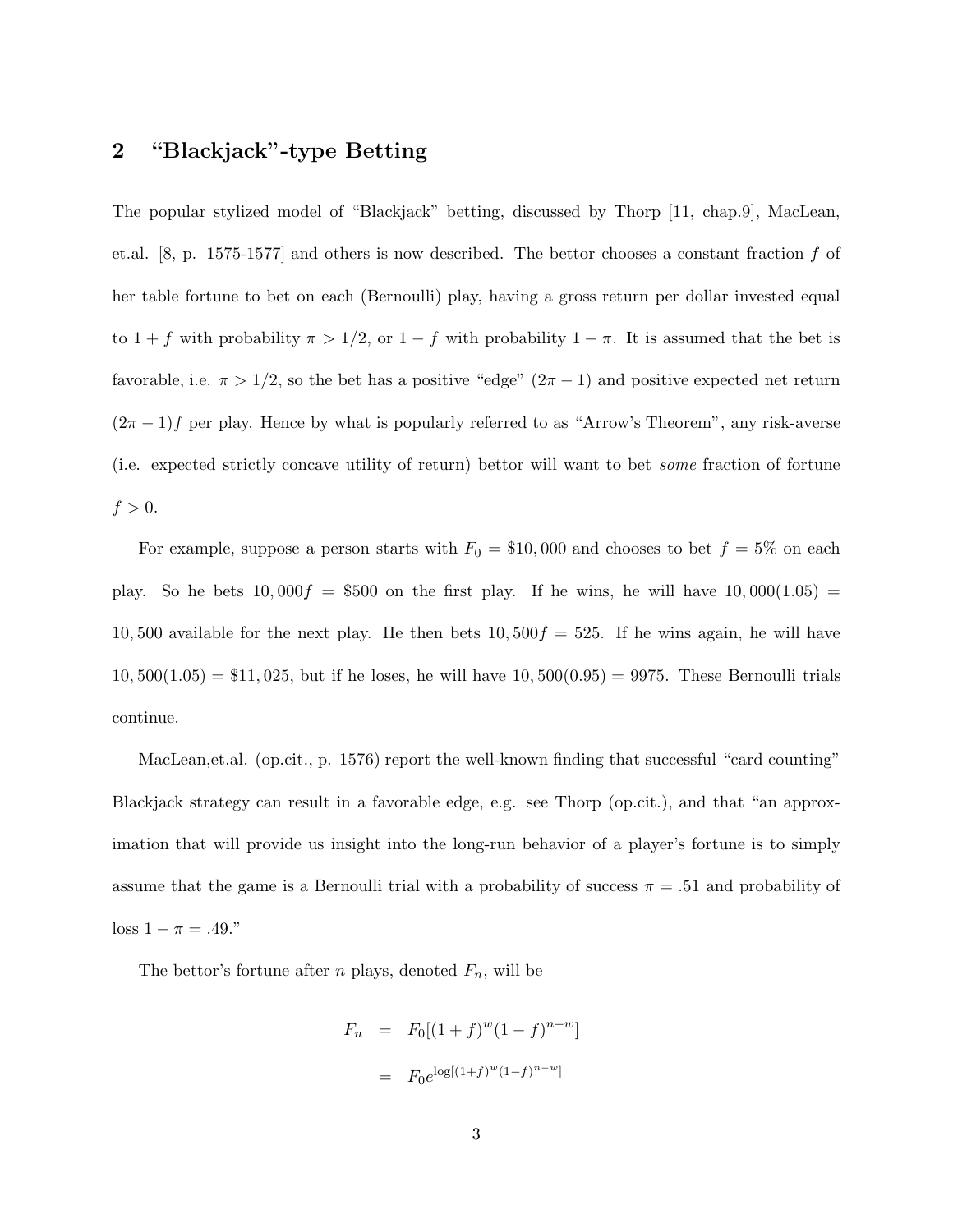(1)  
\n
$$
= F_0 e^{w \log(1+f) + (n-w) \log(1-f)}
$$
\n
$$
= F_0 e^{[\frac{w}{n} \log(1+f) + \frac{n-w}{n} \log(1-f)]n}
$$

where w is the binomially distributed number of winning bets. The bettor's fortune  $F_n$  is the product of n i.i.d. random variables, so its expected value after n plays is the compounded value of its expected value per play, i.e.

(2) 
$$
E[F_n] = F_0[\pi(1+f) + (1-\pi)(1-f)]^n.
$$

With  $\pi = 51\%$  and  $f = 5\%, E[F_n] = 1.001^nF_0$ , so after, say,  $n = 1000$  repeated plays, the expected value of the fortune is  $2.717F_0$ . But this statistic is extremely misleading. The fortune  $F_{1000}$  is extremely positively skewed. Too see this, recall that the binomially distributed number of wins  $w$ is approximately normal when  $\pi$  is close to 0.5 and n is suitably large. The last line of (1) then shows that  $F_n$  is approximately lognormal, and thus positively skewed. As such, its expected value is atypically high, much higher than the lower median. In fact, Ethier [3] shows that for suitably large n in many i.i.d. processes (including this one), a reasonable approximation to the median wealth is made by using the expected log gross return per play as an asymptotic exponential growth factor for the median. The approximation is

(3) 
$$
Median[F_n] \approx F_0 e^{[\pi \log(1+f)+(1-\pi)\log(1-f)]n}
$$

$$
= F_0 e^{[-.00025]1000} = 0.778F_0.
$$

that is, the approximate median outcome is a loss of around 22% of his initial stake. Because the median outcome is a loss of fortune, there is a higher probability of losing income in the repeated game than in winning income. This is quite disturbing, and illustrates both the risk of overly aggressive betting in a favorable game and the spectacular failure of the expected value (172% gain) as a measure of central tendency in a highly skewed distribution of outcomes.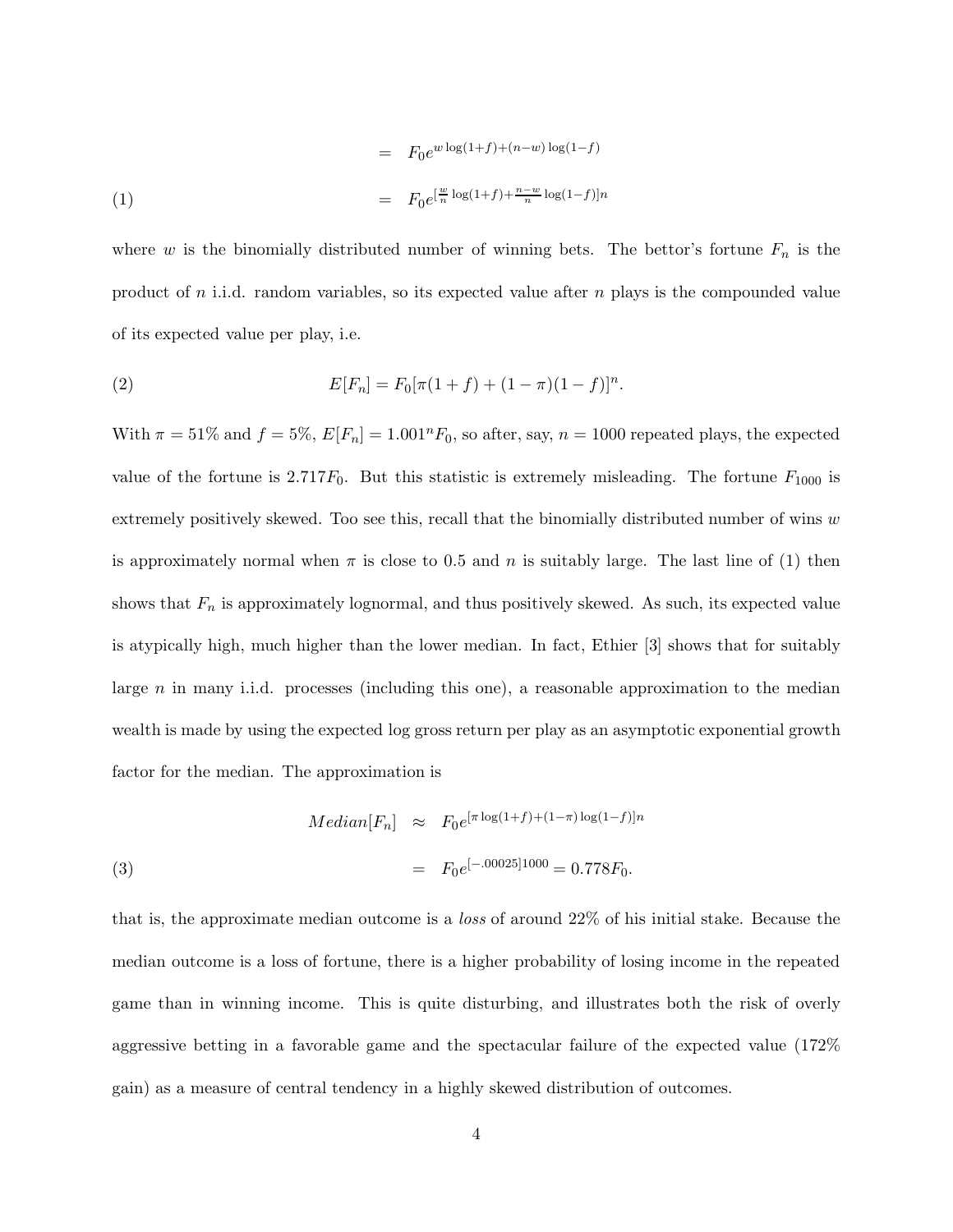An alternative confirmation of this is enabled by simulating values of  $F_n$  on a computer spreadsheet. Its random number generator may be used to simulate the 51% biased coin toss. Each time a "head" is tossed, multiply  $F_{n-1}$  by 1.05. If a "tail" is tossed, multiply  $F_{n-1}$  by 0.95. Starting with  $F_0 = 10,000$  and doing this for 1000 simulated tosses results in a simulated value for  $F_{1000}$ . Figure 1 depicts a histogram from 234 simulated values of  $F_{1000}$ , illustrating the positive skewness, and showing that the resulting simulated median is far lower than the population expected value near 27120. Of course, there is simulation error in the simulated value for the median, but the cumulated histogram shows that the simulated median is close to the value calculated in (3).

#### Insert Figure 1 Near Here

Even without the results of this simulation, readers should not worry about the accuracy of the approximation (3). To see why, note that the median number of wins is (the closest integer to)  $n\pi = 510$ , and that (1) is a monotone increasing transformation g of the number of wins w. Because  $Median[g(w)] = g[Median[w]]$  for any g that is monotone increasing, (1) implies that

(4) 
$$
Median[F_n] = F_0 e^{\left[\frac{n\pi}{n}\log(1+f) + \frac{n-n\pi}{n}\log(1-f)\right]n}
$$

$$
= F_0 e^{\left[-.00025\right]1000} = 0.778F_0
$$

showing that the approximation (3) for i.i.d. plays is exact in our biased coin-toss special case. In other i.i.d. cases, Ethier (op.cit.) shows that an even more accurate approximation incorporates the degree of skewness in the log gross return per play, but this refinement was obviously not needed here.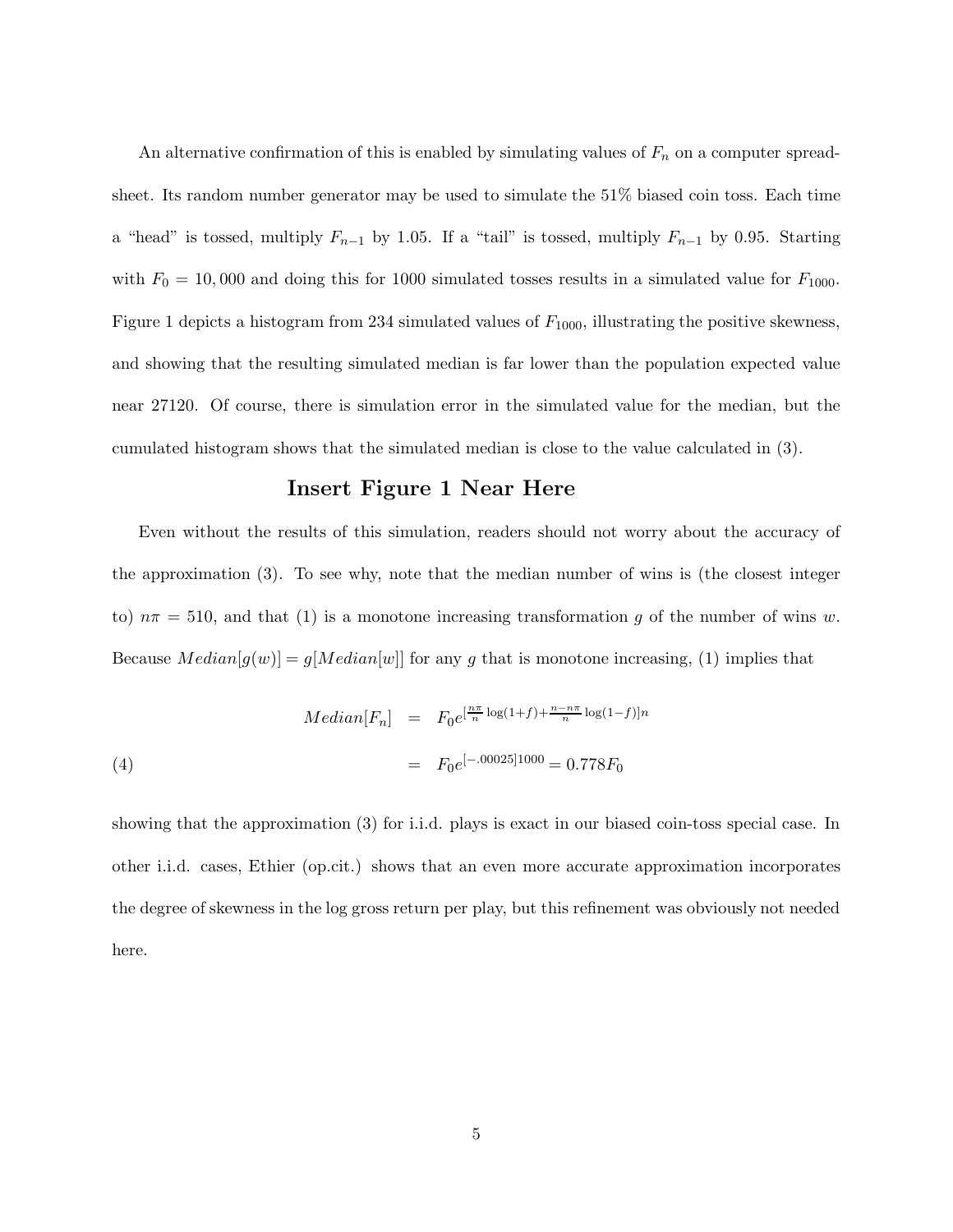#### 3 Diversification Mechanisms Producing a Parrondo Paradox

Now suppose the bettor plays two identical games alternately. He diversifies, placing half his funds, i.e. \$5000, in each game. He then alternates play between the two, and lets the funds "ride" in each game. His total fortune after n plays of both games (determined by  $2n$  Bernoulli trials) is:

(5) 
$$
F_n(Diversified\,Ride) = \frac{1}{2}F_0[(1+f)^{w_1}(1-f)^{w_1-n}] + \frac{1}{2}F_0[(1+f)^{w_2}(1-f)^{w_2-n}]
$$

Because  $\pi = .51$  is close to half, the binomially distributed number of wins is approximately normally distributed, and using the last line in  $(1)$ , we see that the sum of two independent log normal distributions may be used to approximate the distribution of (5). Unfortunately, that distribution does not have a closed form. So the aforementioned spreadsheet simulation was modified to simulate values of (5). Just split  $F_0 = 10,000$  in half and perform the simulation as above, to produce a simulated value of the first term in (5). Do the same thing to produce a simulated value of the second term of (5), and then just add the two results to produce a simulated value of (5). To reduce simulation error, I did this 10, 000 times, and found the simulated median

(6) 
$$
Median[F_n(Diversified\,Ride)] \approx 1.2 * F_0.
$$

Summarizing, we found that repeated play of the single game resulted in a median loss of around 22% of the initial stake, while merely splitting the initial stake between two such identical games resulted in a median gain of around 20%! The outcome after repeated play of either game is a higher probability of losing money than winning it. But splitting the initial stake between two such games, and playing them alternately in the same way that the single game was played, (that is, betting  $f = 5\%$  of the income at risk in each game) results in a higher probability of winning income than losing it. This is a Parrondo Paradox.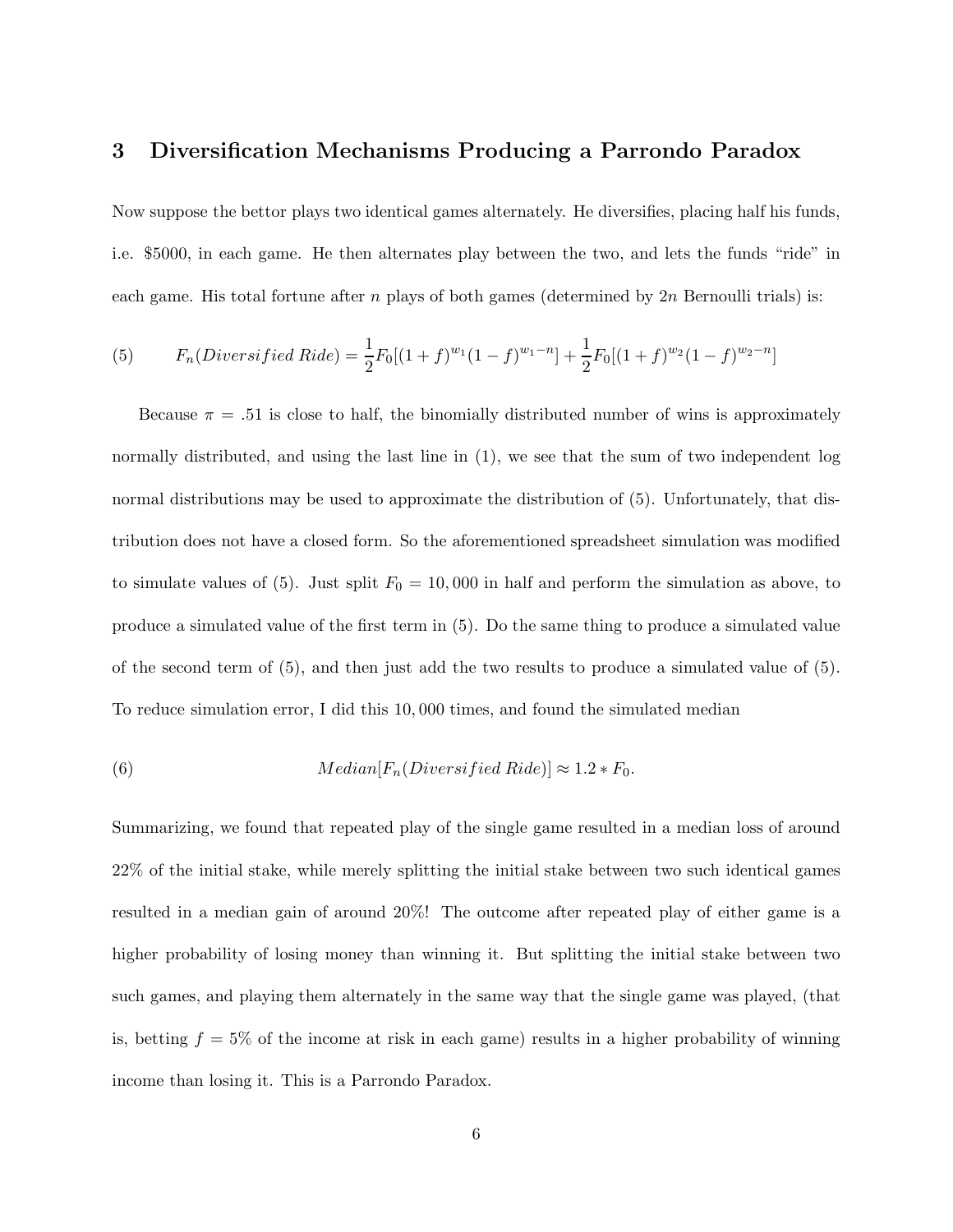The probabilistic mechanism underlying this result is simple. When only one game is played, the possible outcomes of the first play are just a gain of 5% with 51% probability or a loss of 5% with 49% probability. But when the money is split between the two games, there are three possible outcomes of the first play of both: a gain of  $5\%$  from  $(5000 * 1.05 + 5000 * 1.05)$  with  $51\%^2 = 26.01\%$  probability, a loss of 5% with probability  $49\%^2 = 24.01\%$ , and breaking even (from  $5000 * 1.05 + 5000 * 0.95 = 10,000$  with the complementary probability  $49.98\%$  (from  $2 * .51 * .49$ ). The nearly even odds of breaking even lowers the volatility of the first play, while leaving the expected value of the first play unchanged. This mechanism works to raise the median of (5).

But wait: it is possible to do even better. Suppose the bettor splits his initial stake equally between two identical and independently run "Blackjack"games, but now commits to maintaining the 50-50 split of funds over the course of play. That is, he again starts with  $F_0 = $10000$ , putting \$5000 to work in one game and the other \$5000 to work in the other game. He then executes one play of the first game, and then one play of the second game. If he wins in both games, he will have  $5000(1.05) + 5000(1.05) = 10500$ . He will allocate half (\$5250) to each game before alternating play again. That is, the bettor lets the winnings ride in both games, as before. If instead he lost in both games, he would have  $2 * 5000(0.95) = 9500$ , and would thus allocate \$4750 to each game before alternating play again (that is, let the losings ride in both games, as before). But if instead he wins in one game while losing in the other, he would have  $5000(1.05) + 5000(0.95) = 5250 + 4750 = 10000$ , and would need to *reallocate* 250 from the winning game to the losing game, in order to maintain the 50% allocation weight in each game. This need to reallocate funds from the better performing game into the worse performing game will continue throughout play, whenever he wins in one while losing in the other.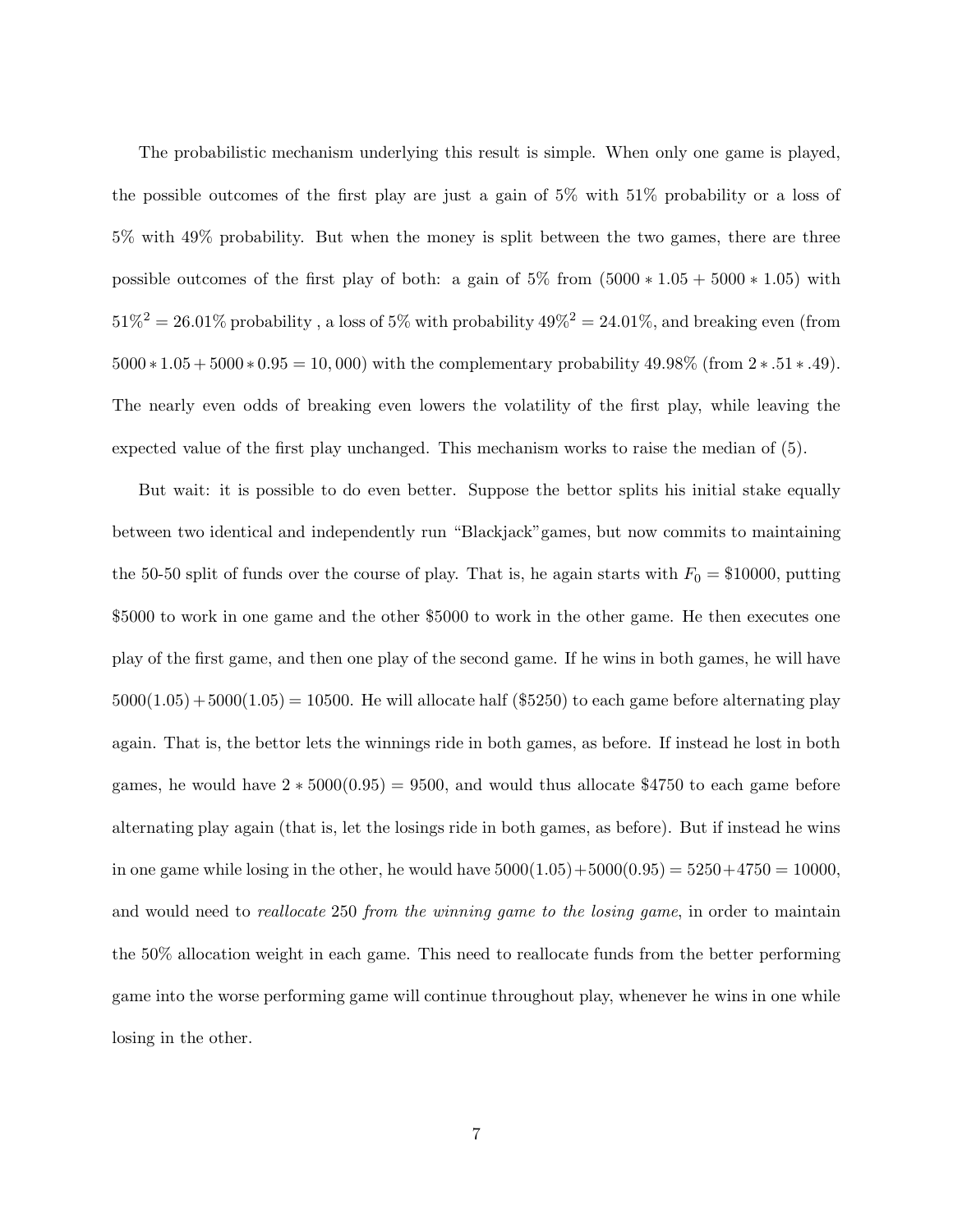The expected value of the fortune  $F_n$  after n plays of this two-game rebalanced strategy is

$$
E[F_n(Rebalanced \, Diversification)] = F_0[\pi^2(1+f) + (1-\pi)^2(1-f) + 2\pi(1-\pi)(1)]^n
$$
  
(7) 
$$
= F_0(1.001)^{1000} = 2.717F_0
$$

which is the exact same, large expected gain as in the single (losing) game  $(2)$ . But the median value will be radically different. To see this, compute the expected log utility of gross return per play to make the approximation

(8) 
$$
Median[F_n] \approx F_0e^{[\pi^2 \log(1+f)+(1-\pi)^2 \log(1-f)+2*\pi(1-\pi)\log(1)]}
$$

(9) 
$$
= F_0 e^{[.0003748 * 1000]} = 1.45 F_0
$$

So rather than suffering a median loss of around 22% after 1000 plays of a single game, his alternating play of two identical games results in a median gain of approximately 45%, as long as he continuously keeps his fortune split equally between the two games. This is substantially better than the 20% median gain achieved from the Diversified Ride.

#### 4 Discussion

One might question whether a gambler could implement strategies like these in actual casino games. But one should not doubt that an investor could. The single game is equivalent to the binomial tree model of stock price evolution, which is used in standard undergraduate finance textbooks (e.g. see Hull [6, Chap.11]). Specifically, it is a model of a stock that either goes up or down by the same percentage each period (here,  $5\%$ ) with complementary probabilities ( $51\%$  vs.  $49\%$ ), and has a positive expected net return per period (here, 10 basis points). The Diversified Ride strategy is equivalent to buying and holding an (initially) equally value-weighted portfolio of two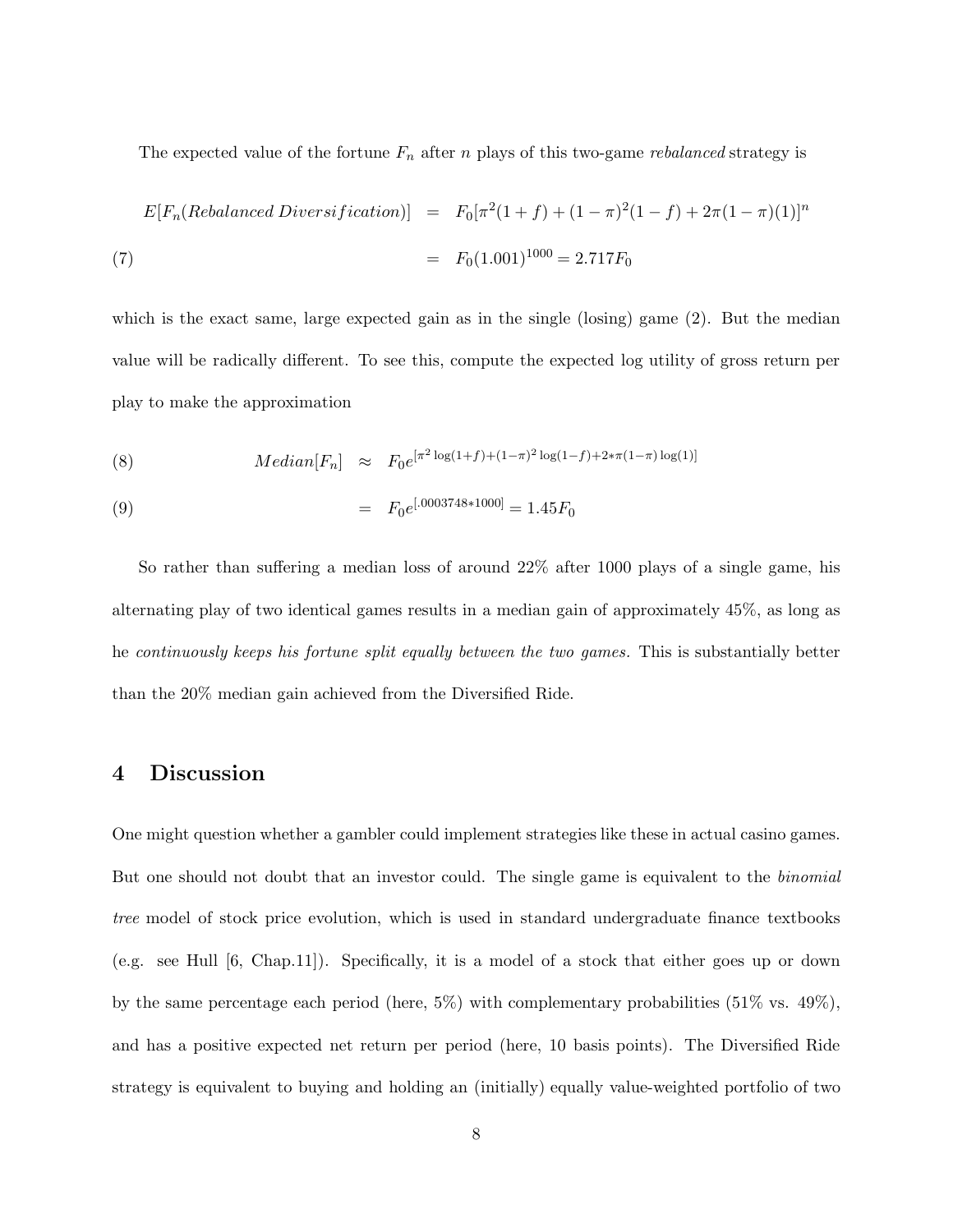uncorrelated (but otherwise identical) stocks. The superior Rebalanced Diversification strategy is an equally value-weighted, continuously rebalanced portfolio of the two. This provides a spectacular demonstration of the value that both buy-and-hold and continuously rebalanced diversification strategies can have for investors.

It is interesting to examine the special case of someone who wants to maximize the longrun median gain. Using the Ethier (op.cit.) approximation, one will want to find the value of f that maximizes the expected log utility of return. This is also dubbed the "log-optimal" or "Kelly" criterion [see MacLean, et.al.(op.cit.)]. In the single game with outcome (1), this will be  $\arg \max_{f} \pi \log(1 + f) + (1 - \pi) \log(1 - f) = 2\pi - 1$ . This is  $f = 2\%$  rather than 5%, and will result in a positive expected log gross return of 0.0002. As such, the single game will have a median gain, rather than the loss associated with  $f = 5\%$ . It is easy to show that the log-optimal bet in a favorable game (i.e.  $\pi > 1/2$ ) will always achieve a positive expected log gross return and hence have a median gain. So that bettor cannot be the source of a Parrondo Paradox.

Finally, while one could consider policies with time-varying values of  $f$ , it is not hard to show that in i.i.d. environments, a bettor wanting to maximize expected log utility will not gain anything by doing so. Hence when using the Kelly criterion, there is no loss in generality in assuming that  $f$  is fixed across time.

## 5 Conclusion

The "Parrondo Paradox" that two losing games can be played in a way to produce a winning outcome is not just a probabilistic curiosity. A simplified model of Blackjack, used for analytic purposes by Ed Thorp (the famous inventor of card-counting Blackjack technique) and other an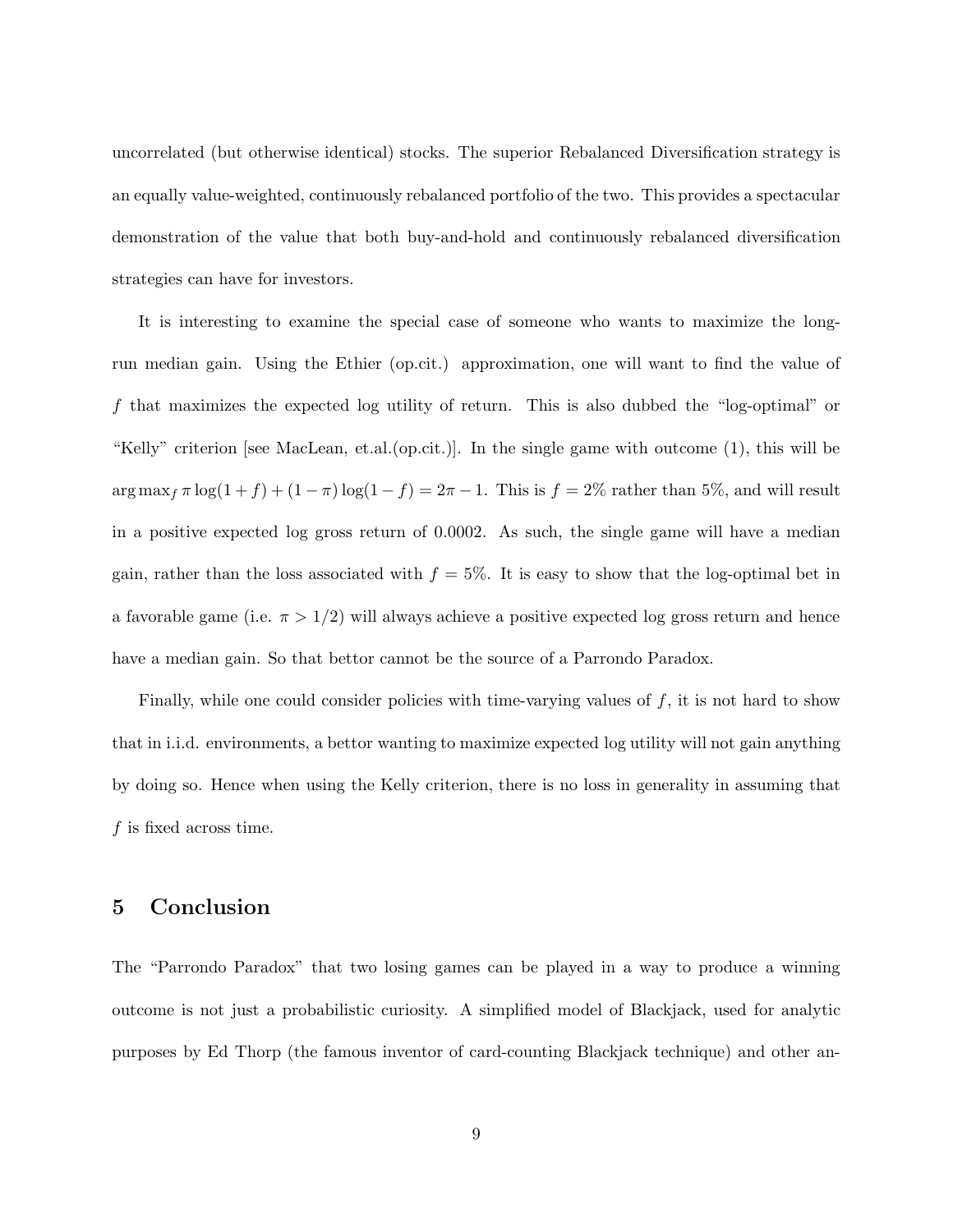alysts, was used to produce a Parrondo Paradox. Moreover, our demonstration of this used very elementary methods, including simulations that can be quickly performed by those with only basic expertise in the use of computer spreadsheets, in contrast to the more complex analyses of other Parrondo Paradoxes that abound in the literature. Those wishing to extend the conceptual framework used here should see Maslov and Zhang [9],who studied investment in an asset whose median price drifted downward over time. They constructed a rebalanced portfolio of that asset and cash, with median portfolio value drifting upward over time.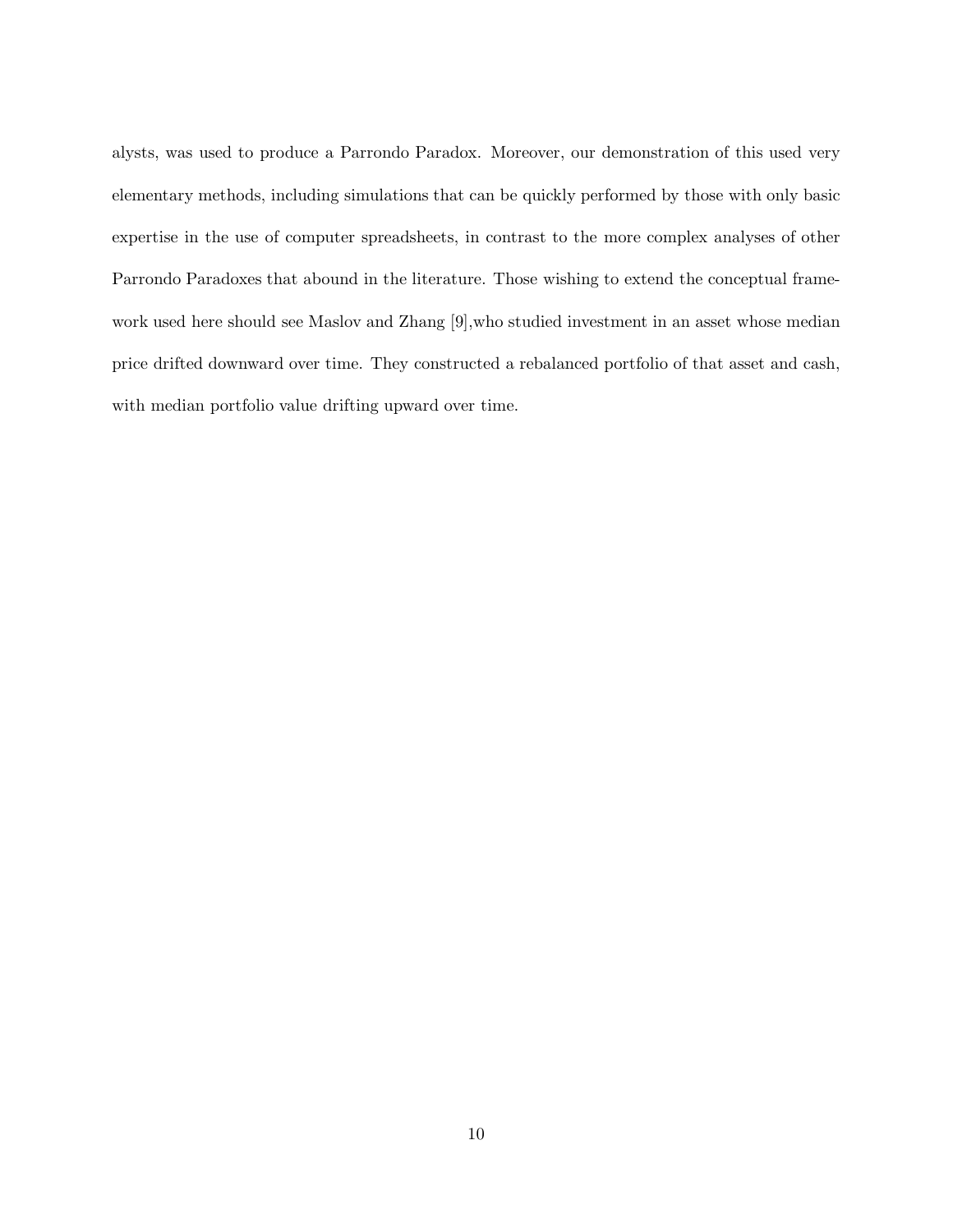

| $F_{1000}$ |    | Frequency Cumulative % |
|------------|----|------------------------|
| 2500       | 55 | 24%                    |
| 5000       | 31 | 37%                    |
| 7780       | 33 | 51%                    |
| 10000      | 11 | 56%                    |
| 12500      | 10 | 60%                    |
| 15000      | 14 | 66%                    |
| 17500      | 13 | 71%                    |
| 20000      | 5  | 74%                    |
| 22500      | 5  | 76%                    |
| 25000      | 4  | 77%                    |
| 27170      | 5  | 79%                    |
| More       | 48 | 100%                   |
|            |    |                        |

**FIGURE 1**: Histogram from 234 Simulations of  $F_{1000}$ , starting with  $F_0 = 10,000$ .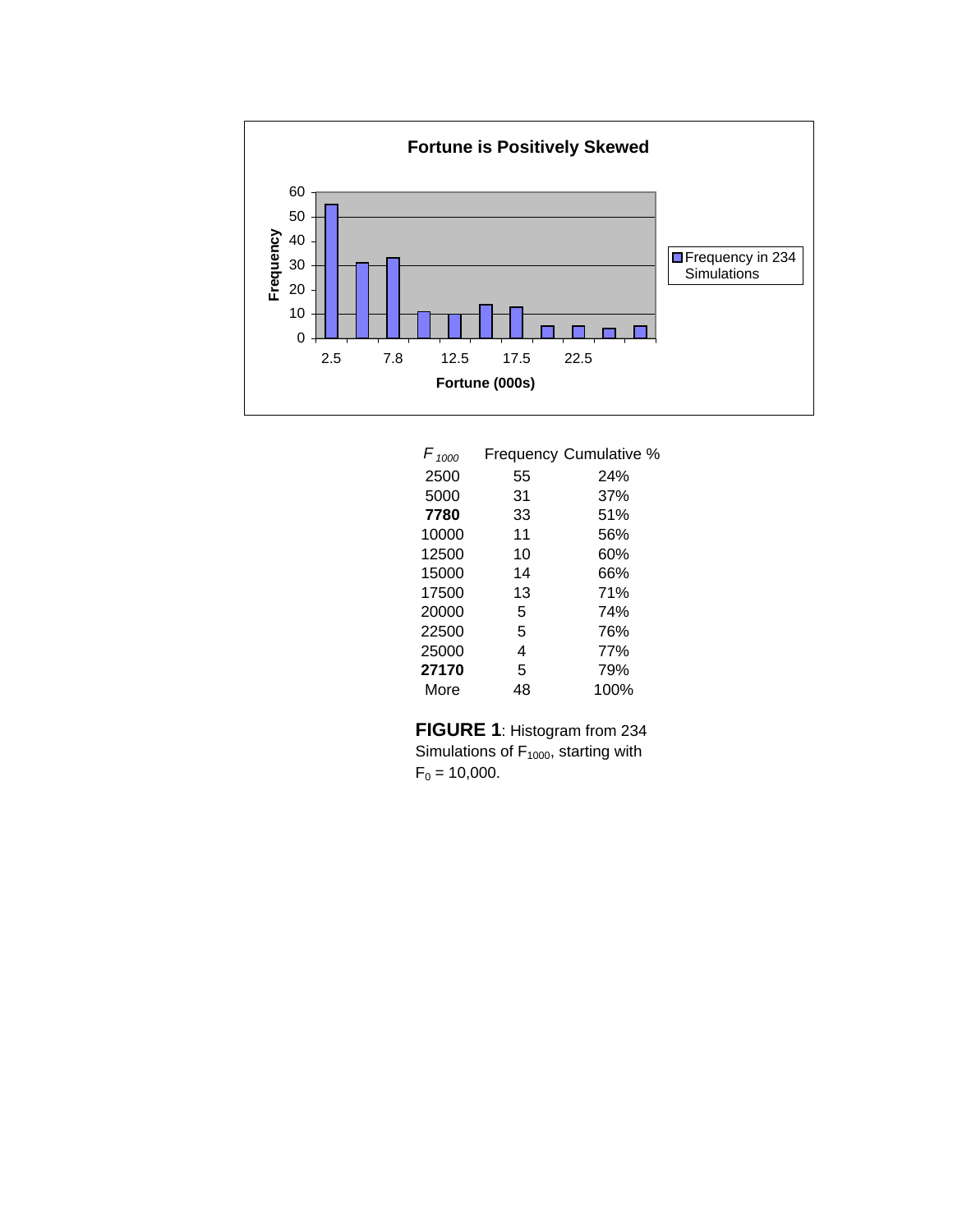## References

- [1] G.C. Berresford and A.M. Rockett. Parrondo's Paradox. International Journal of Mathematics and Mathematical Sciences, 62:3957–3962, 2003.
- [2] Antonio Di Crescenzo. A Parrondo Paradox in reliability theory. The Mathematical Scientist, 32(1):17–22, 2007.
- [3] S.N. Ethier. The Kelly system maximizes median fortune. Journal of Applied Probability, 41:1230–1236, 2004.
- [4] S.N. Ethier and Jiyeon Lee. Limit theorems for Parrondo's Paradox. Working Paper, from arxiv.org, Feb. 2009.
- [5] Gregory P. Harmer and Derek Abbott. Losing strategies can win by Parrondo's Paradox. Nature, 402:864, 1999.
- [6] John Hull. Options, Futures, and Other Derivatives. Prentice-Hall, 2006.
- [7] E. S. Key, M.M. Klosek, and D. Abbott. On Parrondo's Paradox: how to construct unfair games by composing fair games. ANZIAM Journal, 47(4):495–511, 2002.
- [8] L.C. MacLean, W.T. Ziemba, and G. Blazenko. Growth versus security in dynamic investment analysis. Management Science, 38:1562 – 1585, 1992.
- [9] S. Maslov and Y. Zhang. Optimal investment strategy for risky assets. International Journal of Theoretical and Applied Finance, 1:377–387, 1998.
- [10] Glenn Shafer. Lindley's Paradox. Journal of the American Statistical Association, 377(378):325–334, 1982.